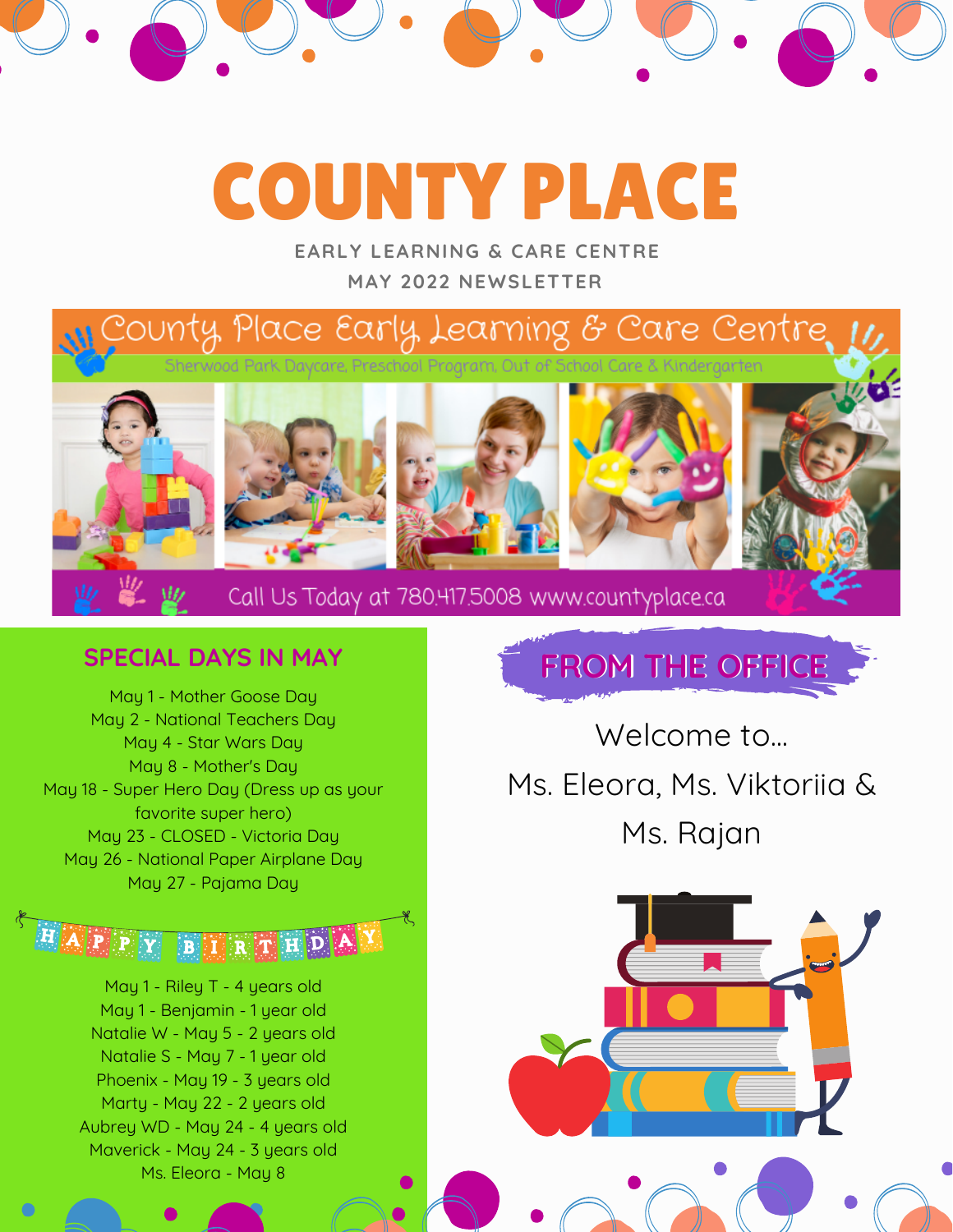

**MAY 2022 NEWSLETTER**

# COUNTY PLACE

**EARLY LEARNING & CARE CENTRE**

## PARENT CORNER: HEALTHY VISION **MONTH**

## Eye See . . . Eye Learn™ is an eye health and vision program for kindergarten age children in Alberta.

80% of learning is visual, which makes having a comprehensive eye exam an important start to a child's learning journey. The first step is to book an appointment with a doctor of optometry. They will check your child's vision and eye health during an examination. These exams are covered by Alberta Health\*. If it is determined that your child requires eyeglasses, they will receive a free pair through the program. The doctor of optometry will order the glasses for you once the examination is complete. The glasses are covered by a one-year manufacturer's warranty.

A child is eligible from the September they begin kindergarten to when they begin Grade One.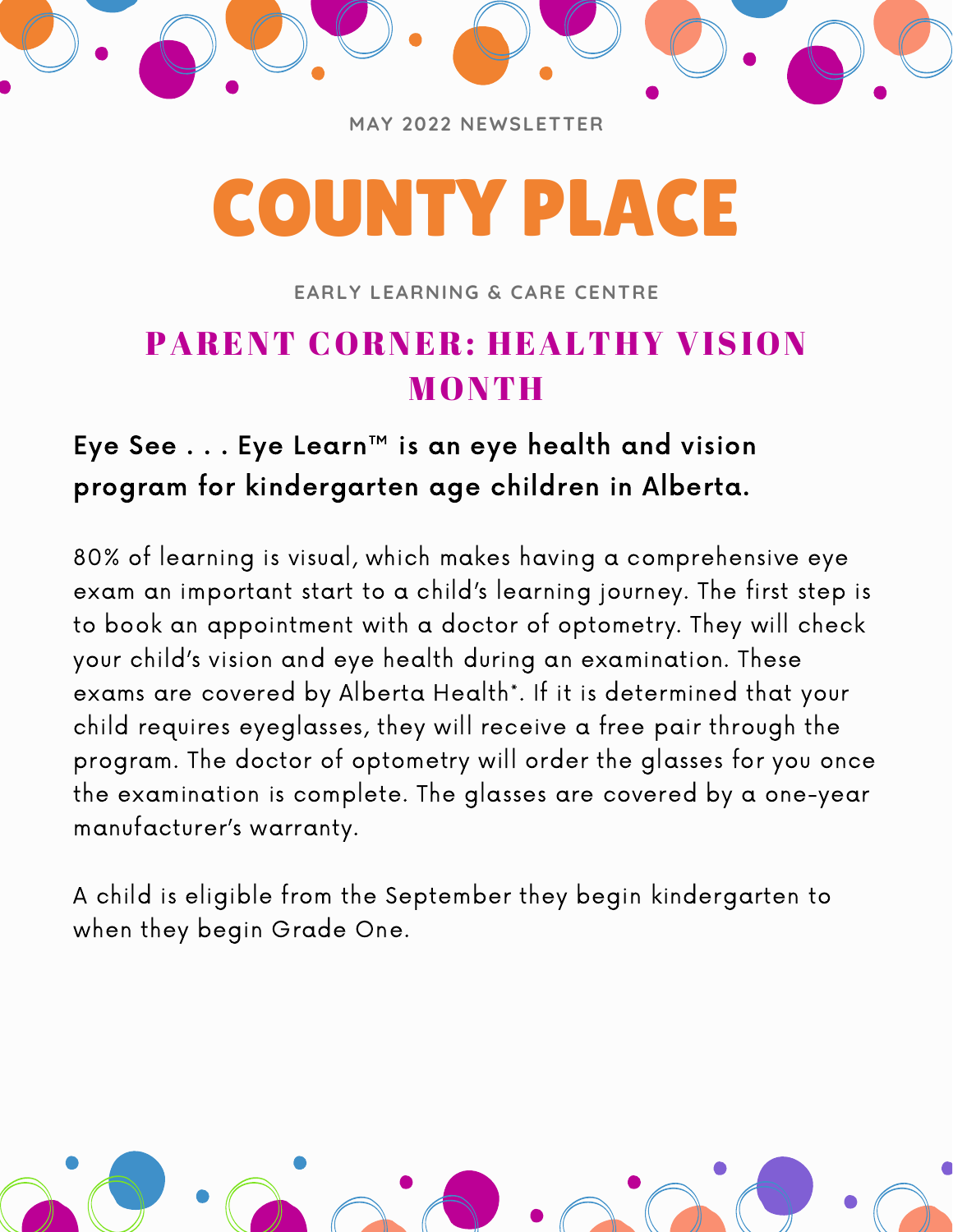

**MAY 2022 NEWSLETTER**

# COUNTY PLACE

#### **EARLY LEARNING & CARE CENTRE**

# PARENT CORNER: HEALTHY VISION MONTH

## Did you know?

- 1 in 4 school-aged children has a vision problem.
- Children with vision problems are often misdiagnosed as having learning or behavioural disabilities.
- Eye health problems are detected through an eye exam.
- The sooner problems are treated, the more likely they can be corrected. Some conditions have a critical period and once the window passes, permanent visual loss can remain.
- Children are often unaware they have a vision issue as they believe what they are seeing is normal.
- 43% of children who have a vision or eye health problem can pass a basic vision screening or sight test. Children may have one eye that is doing most of the work, hiding the fact that the other eye is not functioning properly.